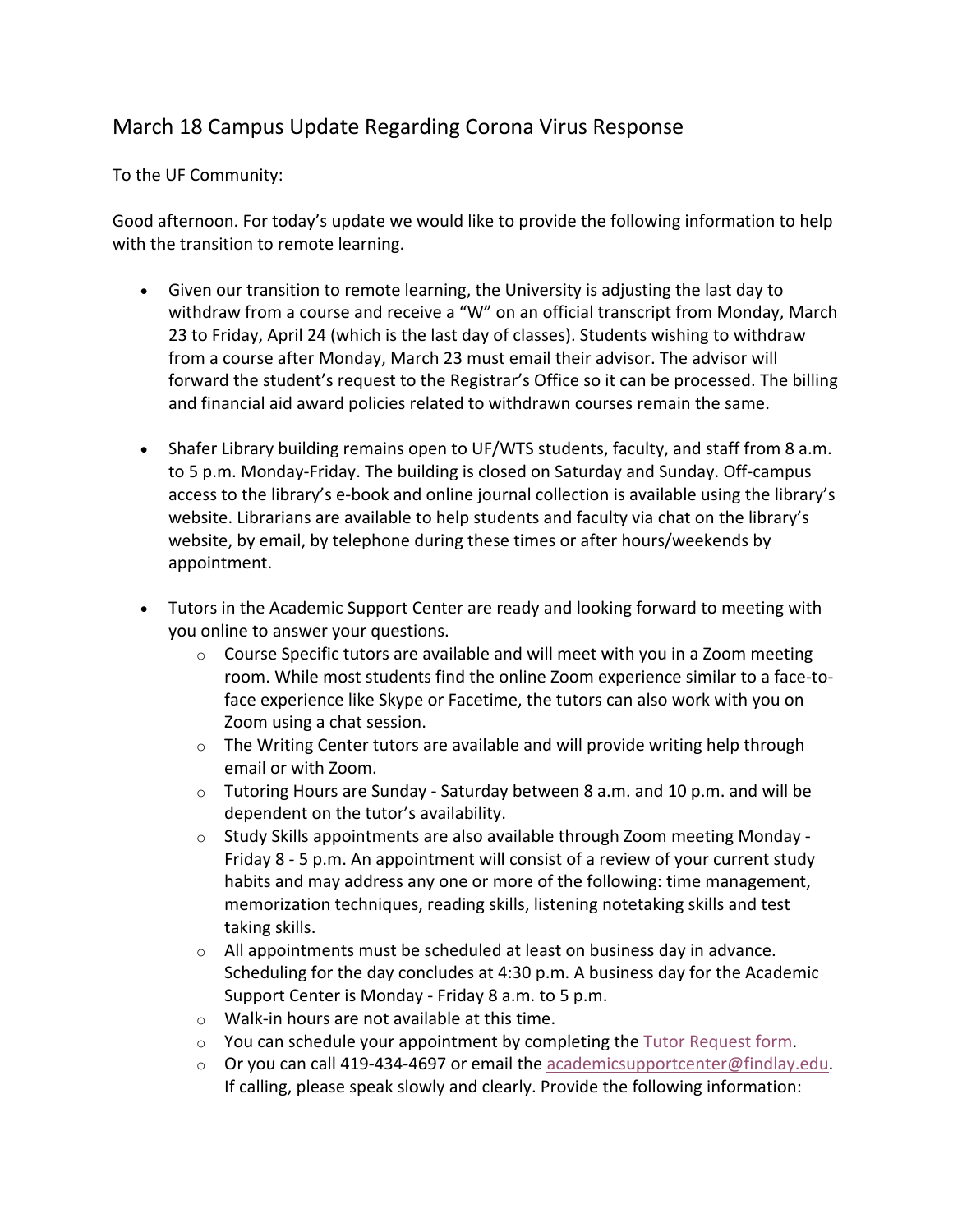- § Name and phone number
- § If scheduling by email, please provide your name as it appears on the UF server (e.g. Jacolyn Stephenson and not Jackie Stephenson)
- **•** If calling, please provide your UF ID number
- § Type of tutoring writing or course specific
- § Type of tutor delivery- email or Zoom
- § Course number example MATH110
- § Instructor name
- Indicate what you need help with
- **•** Indicate the days and times you are available
- o Alternative Resources:
	- Khan Academy Free videos covering most academic topics.
	- **•** Brightstorm Free videos covering most academic topics. Most need to subscribe to access higher level topics.
	- § OWL The Online Writing Lab (OWL) at Purdue University houses writing resources and instructional material, and we provide these as a free service of the Writing Lab at Purdue.
- The Oiler Success Center is available to assist students as well. You can contact them at either 419-434-5680 oroilersuccesscenter@findlay.edu with questions. Additionally, Starfish will continue to be used to maintain communication between faculty, students, and the Oiler Success Center.
- During this time students are encouraged to use the University's online payment system, CASHNet. Both ACH (electronic check) and credit card payments are accepted. Payments made online will be applied to the student account immediately. Students can continue to mail checks, however the application of the payment to the student account may be delayed. The Business Office cashier window will not be open during this time. Cash or Check payments can be deposited in the secure payment drop box located in the Business Office door.
	- $\circ$  If a course registration hold exists on the student account due to a past due balance, the hold will be removed during nightly processing, when the student account balance is less than \$500.
	- o Accounts Payable will continue to process Supplier Invoices, Expense Reports and Requisitions in Workday. The weekly Expense Report and Supplier payment schedule and deadlines will remain unchanged.
	- o Please use the following Email addresses as the primary point of contact:
	- o Student Accounts (Holds, Balances, Payments related to Student billing)- businessoffice@findlay.edu
	- o Accounts Payable (Suppliers, Supplier Invoices, Expense Reports, Requisitions)- accountspayable@findlay.edu
	- o Finance (Budget check or Financial Reporting on Cost Centers, Projects, Gifts, Grants, etc.)- finance@findlay.edu